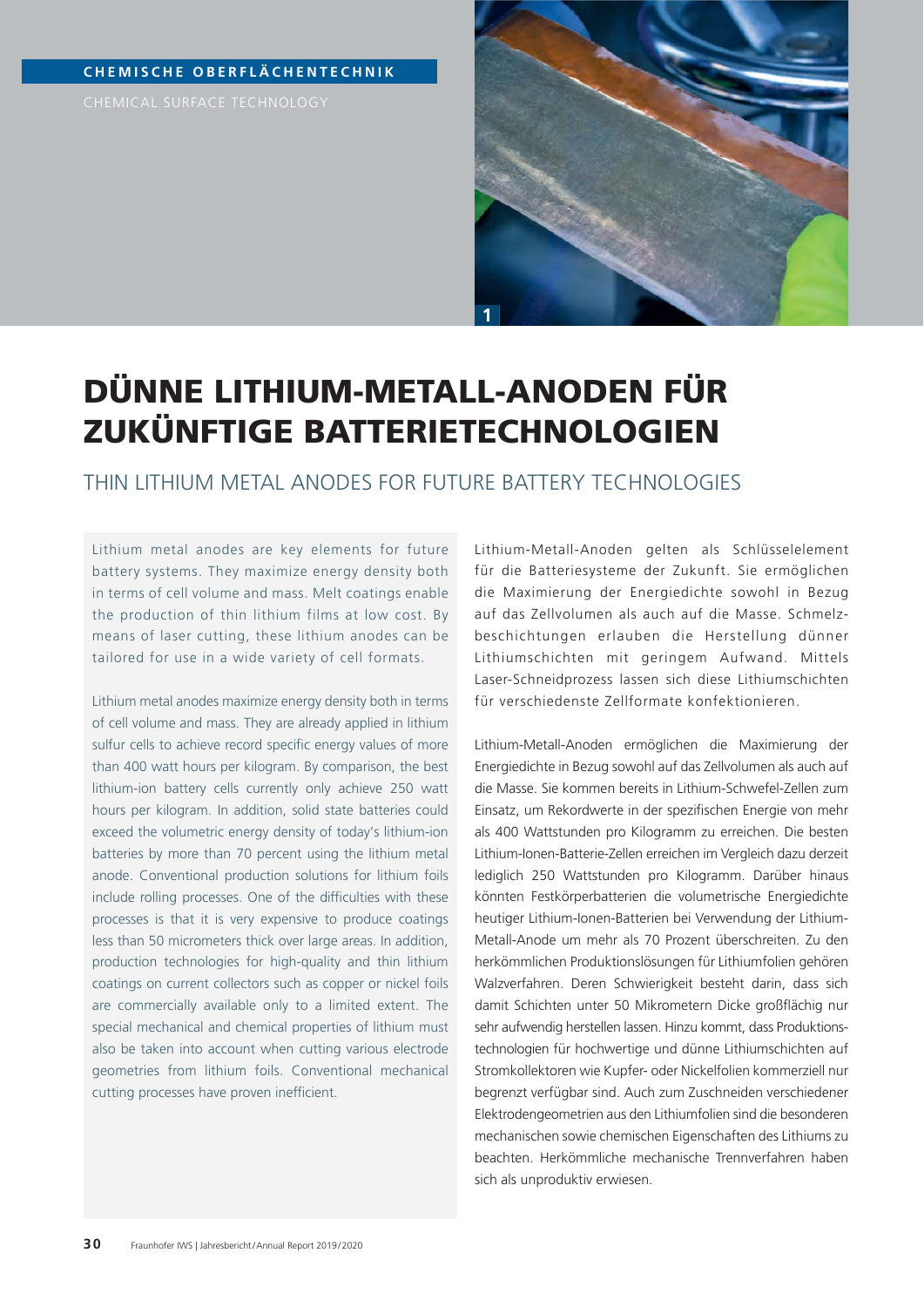



Confocal microscopy analyzes the surface quality of the meltcoated lithium metal anodes.

## **Beschichtung aus der Lithiumschmelze: Kostengünstiger Ansatz für Anoden-Produktion zukünftiger Batteriesysteme**

Das Fraunhofer IWS setzt bei der Herstellung definierter Lithiumanoden auf die Beschichtung aus der Metallschmelze – ein Prozess, der sich ohne großen apparativen Aufbau realisieren lässt. Eine große Herausforderung liegt jedoch in der großen Grenzflächenspannung des Lithiums gegenüber den Substratoberflächen. Erst eine Innovation ermöglicht eine für die Beschichtung notwendige Benetzung des Lithiums auf Kupfer- oder Nickelfolien: die lithiophile Oberflächenbehandlung

## **Coating from lithium melt: cost-effective approach for anode fabrication for future battery systems**

For the production of defined lithium anodes, Fraunhofer IWS scientists rely on coating from the molten metal – a process that can be realized without the need for a large apparatus. A major challenge, however, lies in the high interface tension of the lithium compared to the substrate surfaces. Only an innovation enables the lithium to be wetted on copper or nickel foils, a process necessary for coating: the lithiophilic surface processing of the foils. IWS researchers have developed a technique that guarantees complete spreading of the lithium melt and thus a homogeneous coating. Further advantages include the fact that the IWS technology can be implemented at particularly low cost and can be scaled to industrial standards in the roll-to-roll process.

## "MaLiBa" and "LiMeCut" to ensure contact and flexibility

Modifications of the lithium surface are targeted as an extension of this coating process in the joint project Customized metal anodes for future battery systems "MaLiBa". The project team, coordinated by the IWS, aims to significantly improve the handling, stability and safety of lithium anodes for use in battery cells. This work will be complemented by the development of a laser cutting process in the context of "Li-MeCut". This project is funded by the German Federal Ministry of Education and Research within the eurostars program and will enable flexible packaging of lithium anodes. The result is a toolbox for adapting anodes to customer-specific cell systems and formats. Fraunhofer IWS's role in "MaLiBa"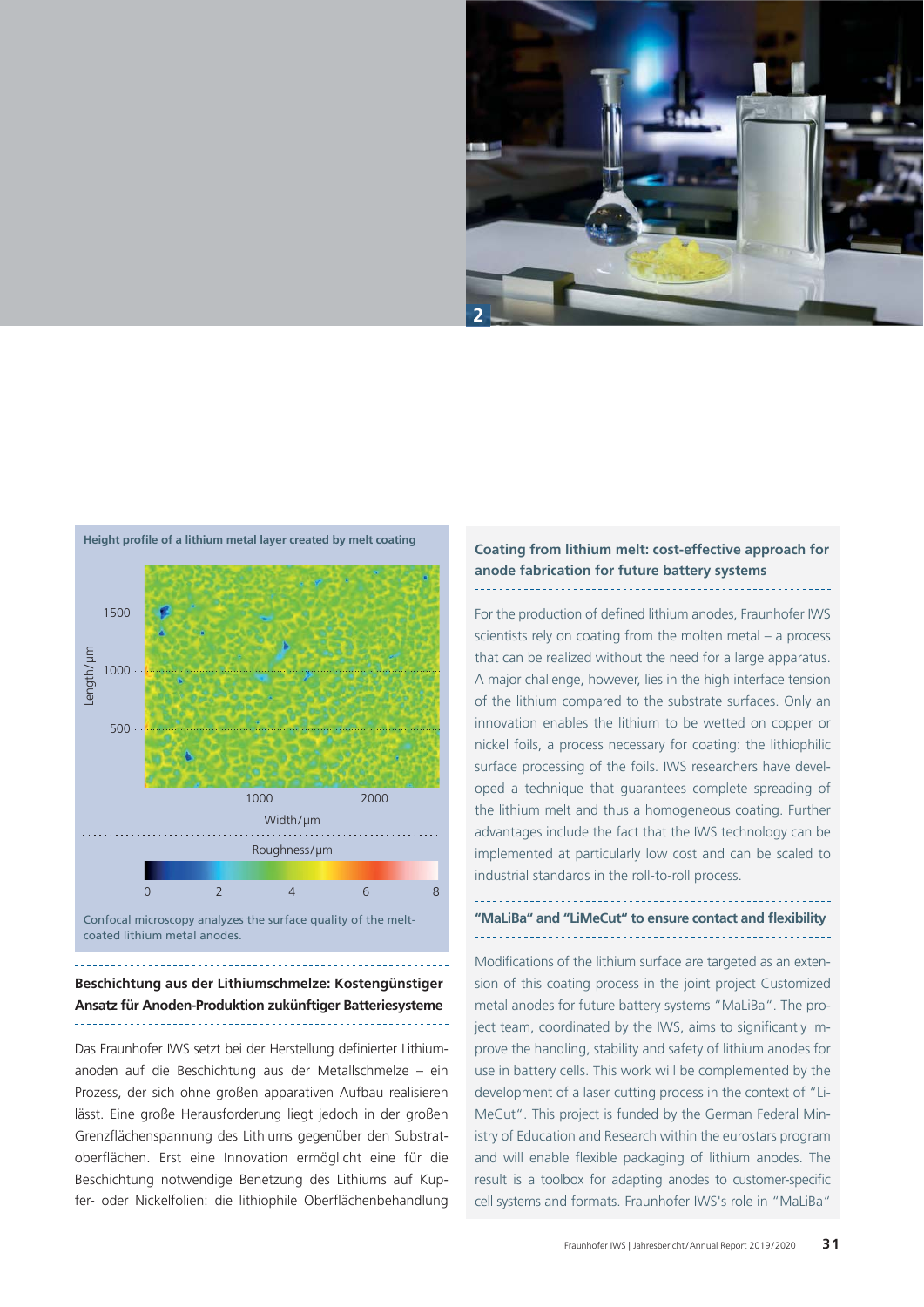is focused on developing customized and surface-modified lithium anodes for future batteries. Here, lithium layers are generated with a thickness of about 25 micrometers and a very low roughness. This is particularly important in order to establish good contact with the adjacent electrolyte in solid-state cells. The "LiMeCut" project focuses on the development of a flexible laser process technology for cutting lithium anodes. Main emphasis is placed on providing a safe process environment – both for the plant operator and for the lithium – and on the development of cutting parameters for reproducible cutting results. In order to minimize reactions of the lithium with the working atmosphere during laser processing, the environment must be as dry as possible and the cutting process must be automated without external operator intervention. The handling of the process exhaust air enriched with lithium particles requires adapted treatment. In addition, electrodes punched in lithium sulfur test cells are directly compared to laser-processed electrodes. Flexible electrode fabrication from metallic lithium foils and tailor-made lithium anodes deposited on nickel foil is an important part of the IWS strategy to provide new products and optimized manufacturing processes for future battery types.

- *1 Copper foil coated with lithium: Extremely thin but still manageable in rolls.*
- 2 Lithium sulfur pouch cell: Thanks to a flexible laser cutting  *process, pouch cells can be produced in various formats.*
- *3 Laser-cut lithium metal anode: The laser cutting process enables the precise packaging of lithium metal anodes.*

der Folien. Die Wissenschaftler des IWS haben hierfür eine Methode entwickelt, die eine vollständige Spreitung der Lithiumschmelze und damit eine homogene Beschichtung ermöglicht. Weitere Vorteile liegen darin, dass sich die entwickelte IWS-Technologie besonders günstig realisieren und wie bereits umgesetzt im Rolle-zu-Rolle-Verfahren auf industrielle Maßstäbe skalieren lässt.

#### **»MaLiBa« und »LimeCut« sollen für Kontakt und Flexibilität sorgen**

Modifizierungen der Lithium-Oberfläche sollen diesen Beschichtungsprozess im Verbundprojekt »Maßgeschneiderte Metall-Anoden für zukünftige Batteriesysteme (MaLiBa)« erweitern. Das Projekt-Team unter Koordination des IWS will so das Handling und die Stabilität sowie die Sicherheit der Lithium-Anoden für den Einsatz in Batteriezellen entscheidend verbessern. Ergänzt werden diese Arbeiten durch die Entwicklung eines Laserschneidprozesses innerhalb des vom Bundesministerium für Bildung und Forschung im Rahmen des eurostars-Programms geförderten Projekts »LiMeCut«, der eine